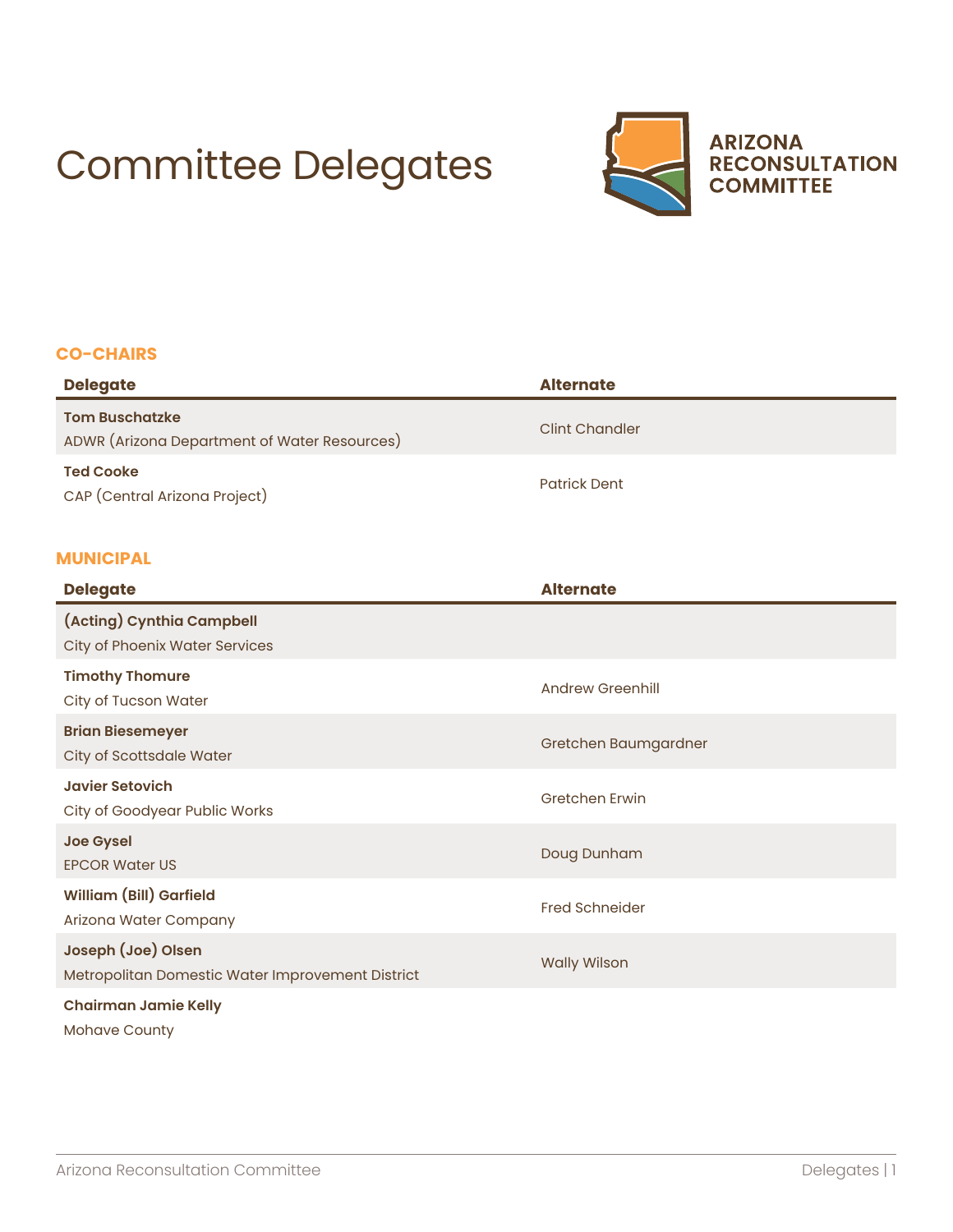# **AGRICULTURE**

| <b>Delegate</b>                                        | <b>Alternate</b>       |
|--------------------------------------------------------|------------------------|
| <b>Paul Orme</b><br><b>Pinal County Agriculture</b>    | Dan Jones              |
| <b>Wade Noble</b><br>Yuma County Agriculture           | Meghan Scott           |
| <b>Shane Leonard</b><br>Phoenix AMA Agriculture        | Richard (Brad) Strader |
| <b>Billy Elkins</b><br>Arizona Cattlemen's Association | David Brown            |
| <b>Stefanie Smallhouse</b><br>Arizona Farm Bureau      | Chelsea McGuire        |
| <b>Brian Wong</b><br>Pima County Agriculture - SAWUA   |                        |

# **HOMEBUILDERS/DEVELOPMENT**

| <b>Delegate</b>                                                              | <b>Alternate</b>         |
|------------------------------------------------------------------------------|--------------------------|
| <b>Spencer Kamps</b><br>Home Builders Association of Central Arizona         | Rob Anderson             |
| <b>David Godlewski</b><br>SAHBA (Southern Arizona Home Builders Association) |                          |
| <b>Cheryl Lombard</b><br><b>Valley Partnership</b>                           | John Graham              |
| <b>Ted Maxwell</b><br>Southern Arizona Leadership Council                    | <b>Kip Volpe</b>         |
| <b>Danny Seiden</b><br>AZ Chamber of Commerce & Industry                     | <b>Courtney Coolidge</b> |

#### **TRIBES**

| <b>Delegate</b>                   | <b>Alternate</b>    |
|-----------------------------------|---------------------|
| <b>Chairwoman Amelia Flores</b>   |                     |
| Colorado River Indian Tribes      |                     |
| <b>Chairman Ned Norris Jr.</b>    |                     |
| Tohono O'odham Nation             |                     |
| <b>Governor Stephen Roe Lewis</b> | <b>Jason Hauter</b> |
| Gila River Indian Community       |                     |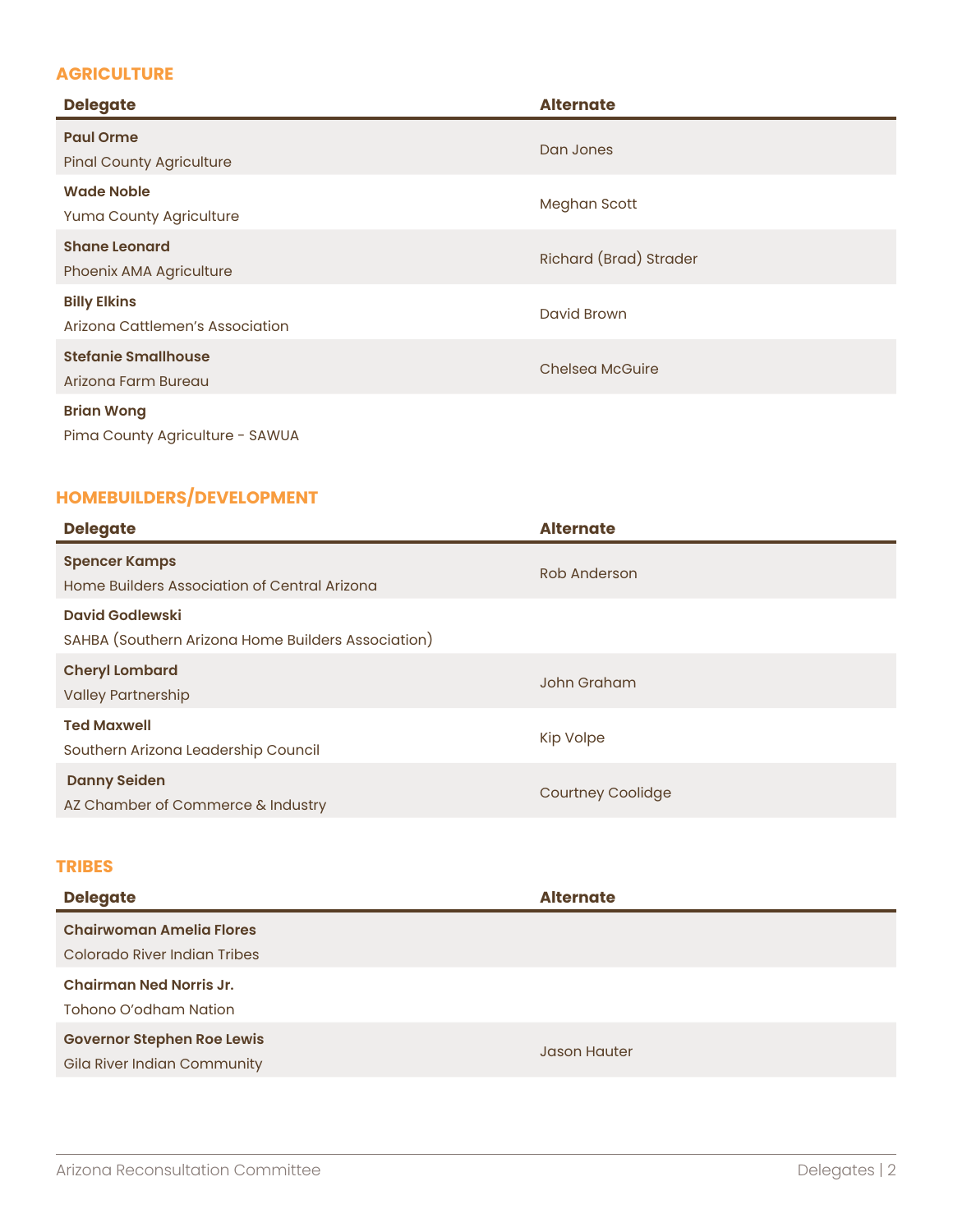#### **INDUSTRIAL**

| <b>Delegate</b>                            | <b>Alternate</b>    |
|--------------------------------------------|---------------------|
| Sandra (Sandy) Fabritz<br>Freeport-McMoRan | <b>Richard Bark</b> |
|                                            |                     |

#### **NGO**

| <b>Delegate</b>                                       | <b>Alternate</b> |
|-------------------------------------------------------|------------------|
| <b>Kevin Moran</b><br><b>Walton Family Foundation</b> | Ted Kowalski     |

#### **MISCELLANEOUS**

| <b>Delegate</b>                                                              | <b>Alternate</b> |
|------------------------------------------------------------------------------|------------------|
| <b>David (Dave) Roberts</b><br><b>Salt River Project</b>                     | Colette Moore    |
| <b>Virginia O'Connell</b><br>AWBA (Arizona Water Banking Authority)          | Rebecca Bernat   |
| Laura Grignano<br>CAGRD (Central Arizona Groundwater Replenishment District) |                  |

#### **LEGISLATIVE LEADERSHIP**

| <b>Delegate</b>                                                           | <b>Alternate</b>        |
|---------------------------------------------------------------------------|-------------------------|
| Sen. Lisa Otondo<br>AZ State Senate Legislative District #4               | Sen. Andrea Dalessandro |
| Sen. Sine Kerr<br>AZ State Senate Legislative District #13                |                         |
| <b>Rep. Gail Griffin</b><br>AZ State Senate Legislative District #14      | Rep. Rusty Bowers       |
| <b>Rep. Reginald Bolding</b><br>AZ State House of Representatives, LD #27 |                         |

## **CENTRAL ARIZONA PROJECT BOARD CHAMPIONS**

| <b>Delegate</b>                                      | <b>Alternate</b> |
|------------------------------------------------------|------------------|
| <b>Terry Goddard</b><br><b>CAWCD Board President</b> | Mark Taylor      |
| <b>Jim Holway</b><br><b>CAWCD Board</b>              | Jennifer Brown   |